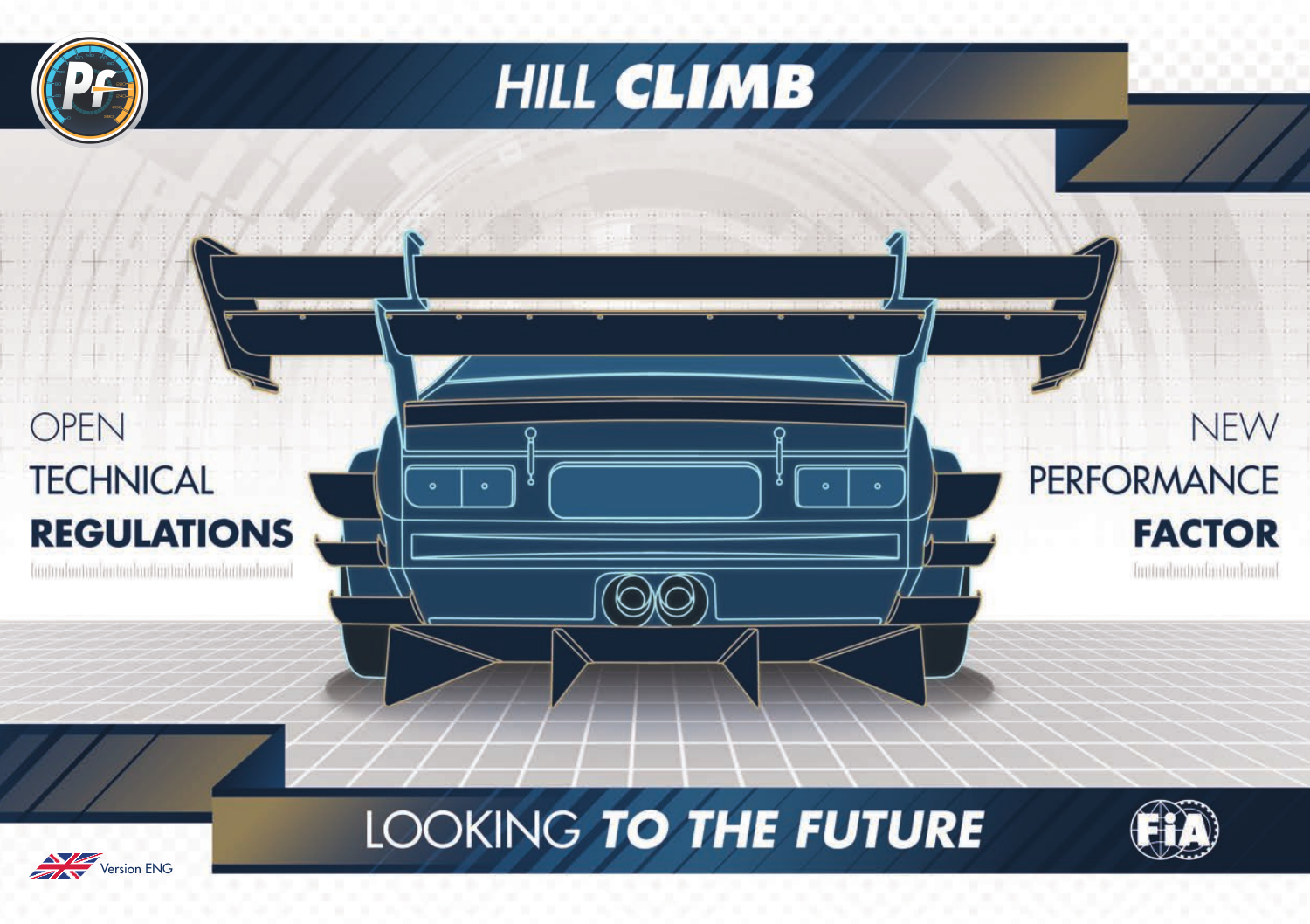## DRAFT

Introduction of "open" FIA technical regulations, including the majority of closed cars, as defined at the national or international level.

## WHAT IS NEW IN CATEGORY 1?

## CATEGORY 1 IS OPEN

ALL cars are allowed to enter FIA championships (provided that they comply with the FIA safety standards).

Groups N, A, S20 and GT would be replaced. ALL cars entered will be ranked according to their performance class.



|                                                                                                     | 2018 | 2019 |
|-----------------------------------------------------------------------------------------------------|------|------|
| Cars not homologated by the FIA                                                                     |      |      |
| Cars whose homologation has expired                                                                 |      |      |
| Cars from Group E1                                                                                  |      |      |
| Cars from national groups                                                                           |      |      |
| Cars from the single-make Trophies or other series (circuit, rally)                                 |      |      |
| Cars from Groups N, A, S20 and GT, R1, R2, R3, R4 or R5<br>already allowed in the FIA Championships |      |      |
| Cars listed above that have been modified                                                           |      |      |
| <b>Exception(s):</b> Hybrid or electric cars                                                        |      |      |
|                                                                                                     |      |      |

- $\blacktriangleright$  No compliance required with the prescriptions of Appendix | for the FIA groups.
- BUT a shared basic technical framework for hill climbs which standardises the technical and safety

# requirements:  $\sqrt{F}$  Fng

"Race Weight" Pc "Engine" \* Pc "Aero" \* Pc "Drive Train" \* Pc "Chassis"  $Pf =$ 

### NO "GROUP"

TO OBTAIN THE **Pf** OF YOUR CAR Car identification is:



## DRAFT NEW TECHNICAL REGULATION FOR FIA HILL CLIMB CHAMPIONSHIPS

## LIMITED TECHNICAL REFERENCE DOCUMENTATION

<sup>\*</sup> No car homologation form required.

At the end of the process, the Pf is calculated instantly. The Pf indicates the performance level of the car and allows the organisers to make a simple and rapid classification.

| $\sqrt{\phantom{a}}$ Engine:                                      | tree                                                                        |
|-------------------------------------------------------------------|-----------------------------------------------------------------------------|
| $\sqrt{\phantom{a}}$ Cylinder capacity: 6500 cm <sup>3</sup> max. |                                                                             |
| $\sqrt{\phantom{a}}$ Transmission:                                | free                                                                        |
| V Wheels:                                                         | tree                                                                        |
| $V$ Weight:                                                       | minimum weight for cars in Category 1 defined in Article 277<br>of Appendix |
| $\sqrt{\phantom{a}}$ Safety:                                      | equipment in compliance with the FIA standards (seat, roll bar, etc.)       |

## NEW CONCEPT: THE PERFORMANCE FACTOR (**Pf**)

Each car will be identified by a number of performance points: the Pf. Cars that possess similar performances will compete against each other and will be ranked at the same level.

## Website : www.fia.com/pf

Any driver who takes part in an FIA competition must IDENTIFY HIS CAR online and obtain the Pf of his car.

 $\triangleright$  an online procedure which takes 30 minutes maximum,

- $\blacktriangleright$  free of charge,
- $\blacktriangleright$  undertaken only once,

ighthrow modifiable according to the modifications made to the car during the season.

## *CALCULATING THE PERFORMANCE FACTOR (Pf)*

*Each car has a unique race weight and performance level.* 

*The Pf is determined by an overall analysis and the calculation of five components (Pc) which influence the race performance according to the following formula:*